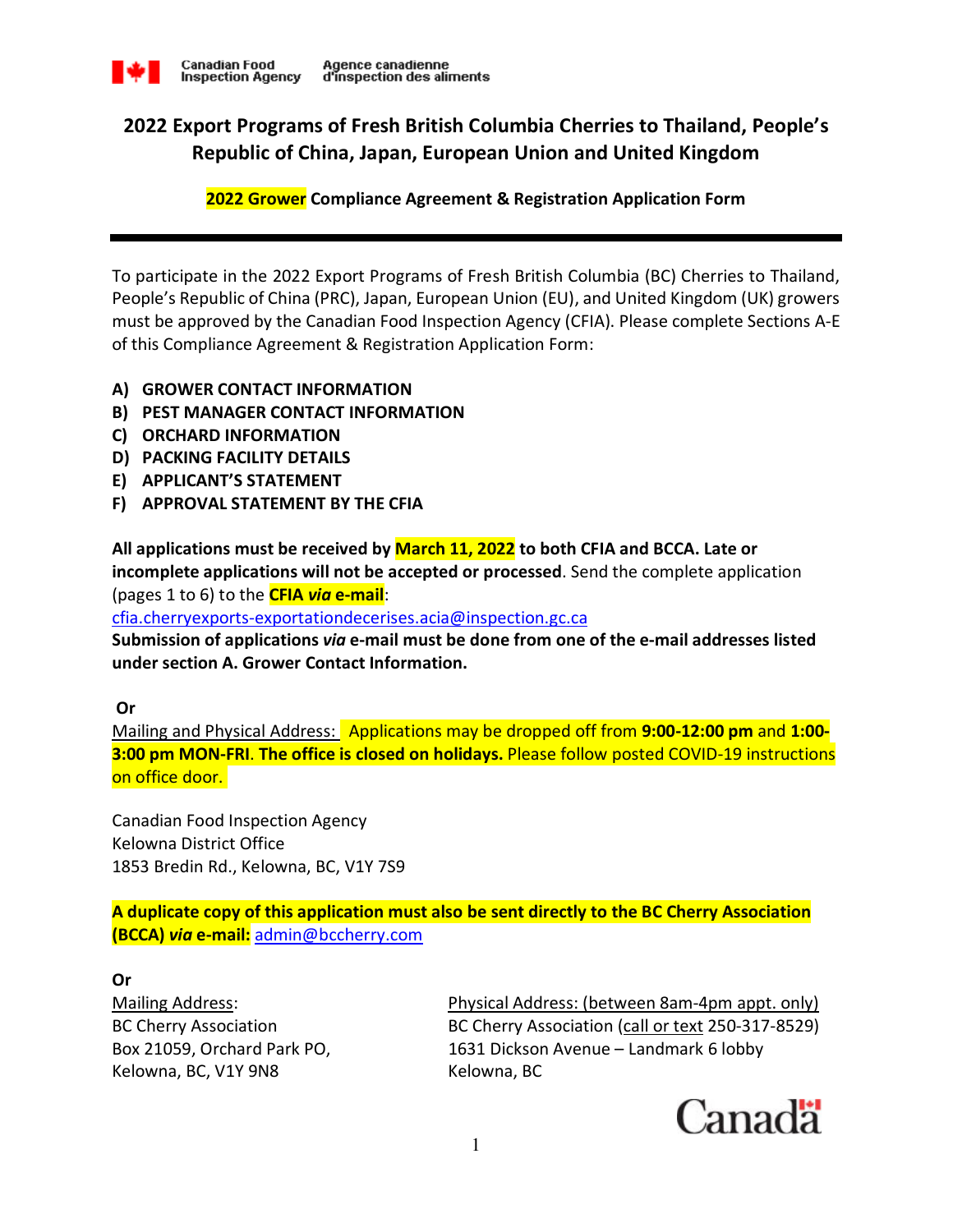

# **A. GROWER CONTACT INFORMATION**

Company Name:

**(***as it should appear on the registered orchard list***)** 

Full Name of Owner / Manager:

**(***name of person signing this agreement***)** 

Full Mailing Address: Street Address (if different): \_\_\_\_\_\_\_\_\_\_\_\_\_\_\_\_\_\_\_\_\_\_\_\_\_\_\_\_\_\_\_\_\_\_\_\_\_\_\_\_\_\_\_\_\_\_\_\_\_\_\_\_\_\_\_\_\_\_\_\_ Cell Phone Number: \_\_\_\_\_\_\_\_\_\_\_\_\_\_\_\_\_\_\_\_\_\_\_\_\_\_\_\_\_\_\_\_\_\_\_\_\_\_\_\_\_\_\_\_\_\_\_\_\_\_\_\_\_\_\_\_\_\_\_\_\_\_\_\_\_\_\_ E-mail Address: \_\_\_\_\_\_\_\_\_\_\_\_\_\_\_\_\_\_\_\_\_\_\_\_\_\_\_\_\_\_\_\_\_\_\_\_\_\_\_\_\_\_\_\_\_\_\_\_\_\_\_\_\_\_\_\_\_\_\_\_\_\_\_\_\_\_\_\_\_\_

**Contact information of the person(s)\* responsible for communicating with the CFIA and the BCCA:** 

| Full Name:         |
|--------------------|
| Position / Title:  |
| Cell Phone Number: |
| E-mail Address:    |

**\*The contact person and e-mail provided will be used by CFIA and the 2022 Trap Monitoring Coordinator (Beth Cavers at BC Cherry Association) for** *ALL* **correspondence.** *Please make sure the contact person checks e-mails daily.* 

#### **B. PEST MANAGER CONTACT INFORMATION**

**Contact information of the Integrated Pest Management (IPM) consultant or designated Pest Manager(s) responsible for pest monitoring and pest management in registered orchards:**

| <b>Primary Contact</b>                                                                                                  |
|-------------------------------------------------------------------------------------------------------------------------|
|                                                                                                                         |
|                                                                                                                         |
|                                                                                                                         |
|                                                                                                                         |
|                                                                                                                         |
|                                                                                                                         |
| <b>Alternate Contact</b>                                                                                                |
|                                                                                                                         |
|                                                                                                                         |
|                                                                                                                         |
| Full Name: <u>Contractor Communications</u> and Communications and Communications and Communications and Communications |
|                                                                                                                         |

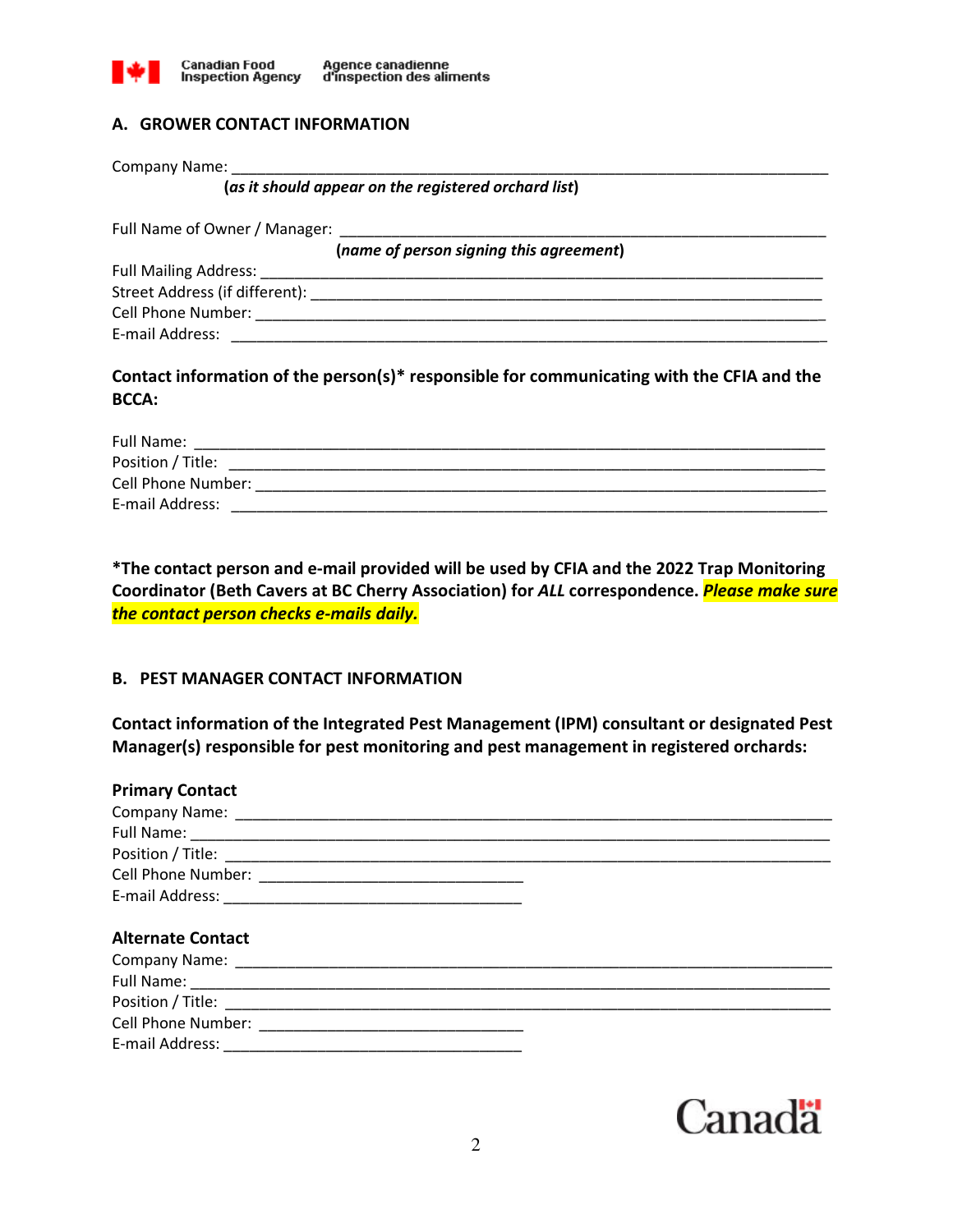

Agence canadienne<br>d'inspection des aliments

#### **C. ORCHARD INFORMATION**

| <b>Orchard Physical Address</b> | City | <b>Block Name</b><br>if applicable | <b>List Variety</b><br>within each<br>block | Total<br>Acres<br>per<br>Variety | <b>Estimated</b><br><b>Total</b><br>Yield per<br>Variety<br>(in Ibs) | <b>Estimated</b><br><b>Start Date</b><br>of harvest | <b>Estimated</b><br><b>End Date</b><br>of harvest | <b>Export Program</b><br>*(T, PRC, J, EU,<br><mark>UK)</mark> |
|---------------------------------|------|------------------------------------|---------------------------------------------|----------------------------------|----------------------------------------------------------------------|-----------------------------------------------------|---------------------------------------------------|---------------------------------------------------------------|
|                                 |      |                                    |                                             |                                  |                                                                      |                                                     |                                                   |                                                               |
|                                 |      |                                    |                                             |                                  |                                                                      |                                                     |                                                   |                                                               |
|                                 |      |                                    |                                             |                                  |                                                                      |                                                     |                                                   |                                                               |
|                                 |      |                                    |                                             |                                  |                                                                      |                                                     |                                                   |                                                               |
|                                 |      |                                    |                                             |                                  |                                                                      |                                                     |                                                   |                                                               |
|                                 |      |                                    |                                             |                                  |                                                                      |                                                     |                                                   |                                                               |
|                                 |      |                                    |                                             |                                  |                                                                      |                                                     |                                                   |                                                               |
|                                 |      |                                    |                                             |                                  |                                                                      |                                                     |                                                   |                                                               |
|                                 |      |                                    |                                             |                                  |                                                                      |                                                     |                                                   |                                                               |
|                                 |      |                                    |                                             |                                  |                                                                      |                                                     |                                                   |                                                               |
|                                 |      |                                    |                                             |                                  |                                                                      |                                                     |                                                   |                                                               |
|                                 |      |                                    |                                             |                                  |                                                                      |                                                     |                                                   |                                                               |
|                                 |      |                                    |                                             |                                  |                                                                      |                                                     |                                                   |                                                               |
|                                 |      |                                    |                                             |                                  |                                                                      |                                                     |                                                   |                                                               |

*\****Please indicate the export program for every orchard as T (for Thailand), PRC (for China), J (for Japan), EU (for European Union) and UK (for United Kingdom). You can register for any combination of programs.** 

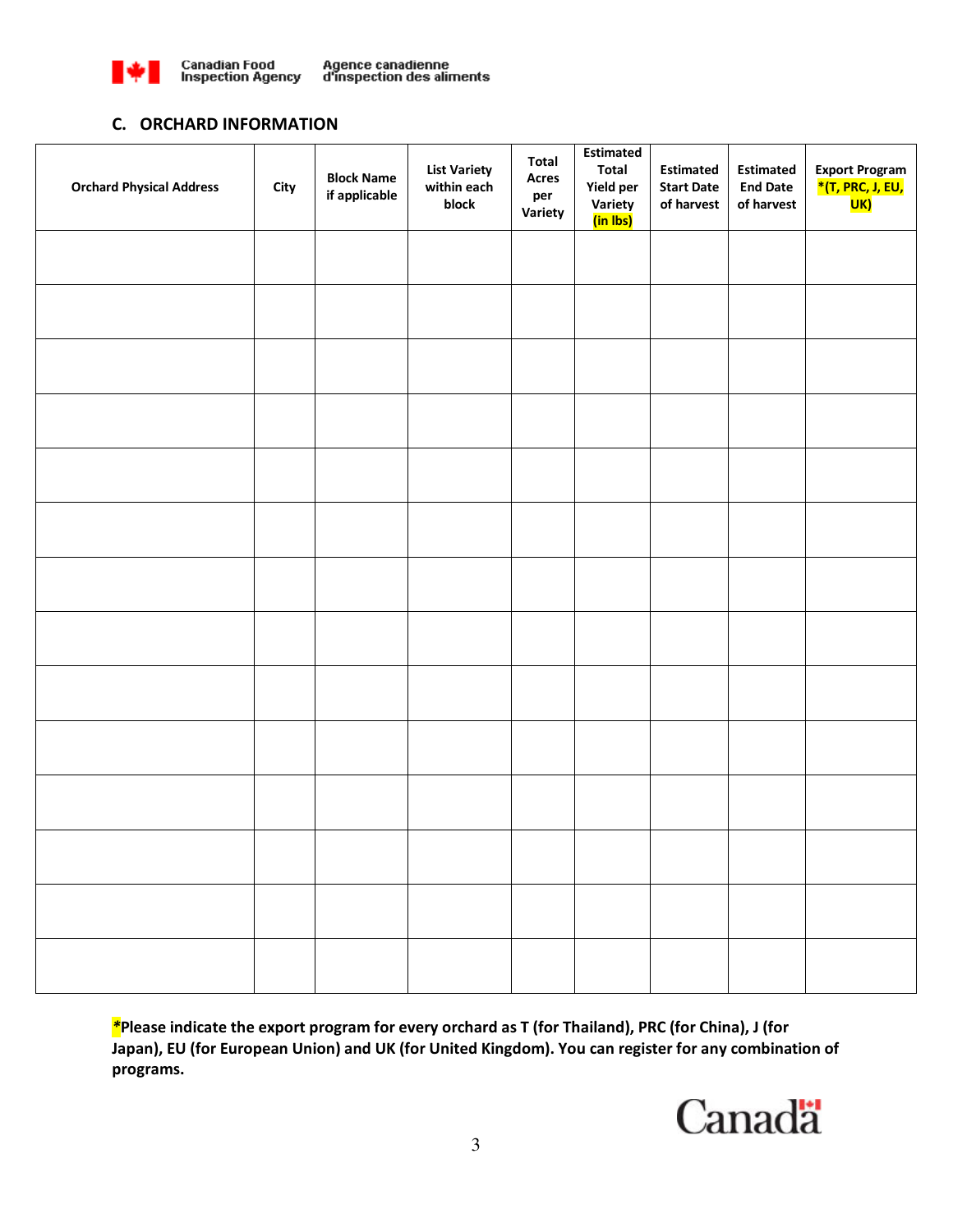

## **D. PACKING FACILITY DETAILS**

Provide the name and location of the packing facility below where the fresh BC cherries sourced from the registered orchard(s) will be packed:

Primary Facility: \_\_\_\_\_\_\_\_\_\_\_\_\_\_\_\_\_\_\_\_\_\_\_\_\_\_\_\_\_\_\_\_\_\_\_\_\_\_\_\_\_\_\_\_\_\_\_\_\_\_\_\_\_\_\_\_\_\_\_\_\_\_\_\_

If necessary, provide the name and location of additional packing facilities below that may be used to pack fresh BC cherries sourced from the registered orchard(s):

\_\_\_\_\_\_\_\_\_\_\_\_\_\_\_\_\_\_\_\_\_\_\_\_\_\_\_\_\_\_\_\_\_\_\_\_\_\_\_\_\_\_\_\_\_\_\_\_\_

Secondary Facilities (2 maximum):  $\frac{1}{2}$ 

## **E. APPLICANT'S STATEMENT**

**Please check all relevant boxes:** 

I am the owner/manager and/or the legally authorized representative of the orchard(s).

I agree to participate in the 2022 Export Program(s) for Fresh BC Cherries to:

- ☐ Thailand
- ☐ People's Republic of China
- ☐ Japan
- ☐ European Union
- ☐ United Kingdom

I have read, understood and agree to comply with all the requirements outlined in the following documents:

 $\Box$  2022 CFIA Guidelines for Pest Monitoring and Pest Management in Registered British Columbia Cherry Orchards – A Systems Approach for Exports to Thailand, People's Republic of China (PRC), Japan, European Union (EU) and United Kingdom (UK)  $\Box$  Notification of Department of Agriculture Re: Conditions for Import of Cherry Fruit from Canada B.E. 2555 (2012) - Thailand  $\Box$  Canada-Japan Cherry Systems Approach for Export of Canadian Fresh Sweet Cherries

from British Columbia to Japan – June 21, 2018

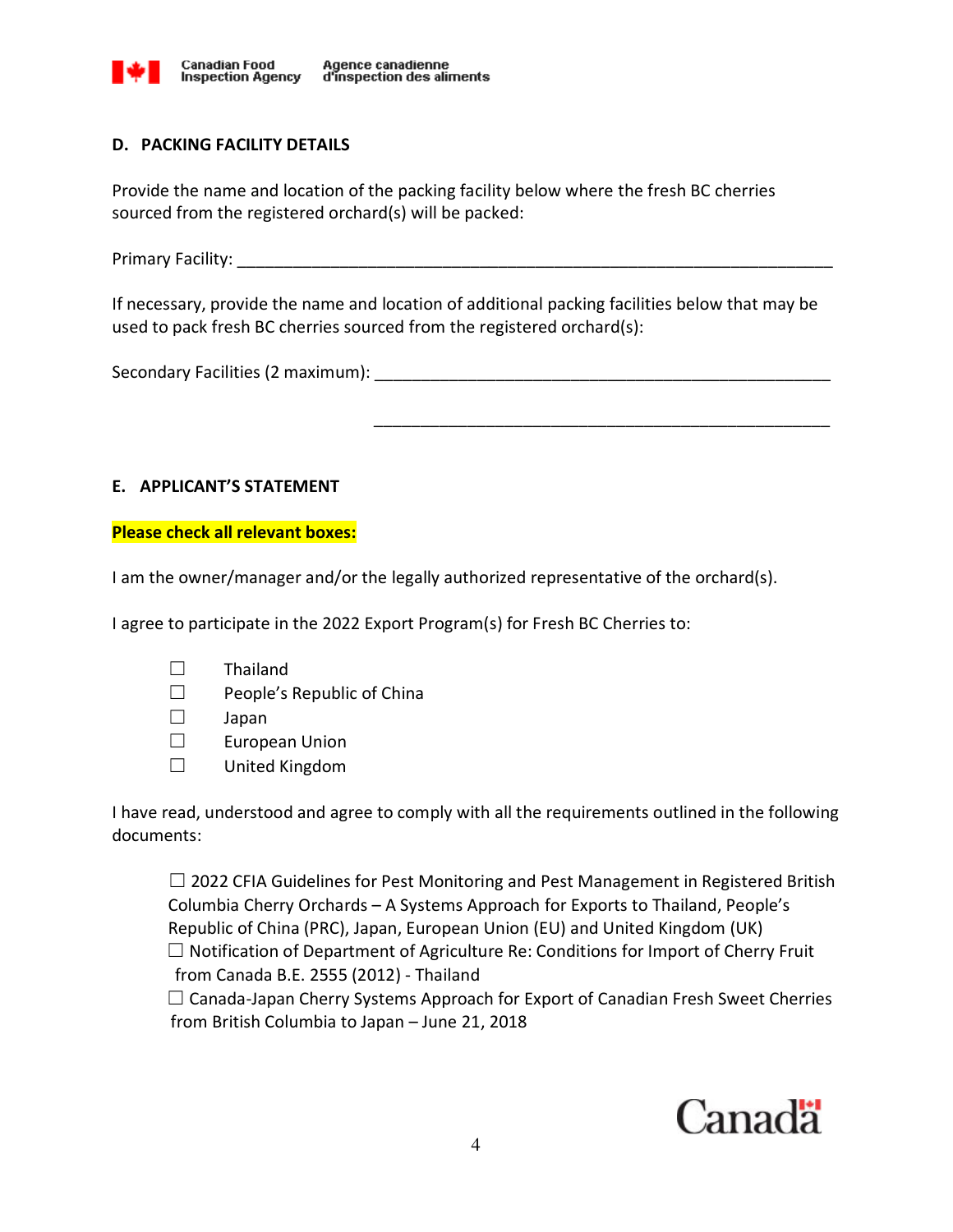

I understand that fresh BC cherry fruit exported to **Thailand** must be free of quarantine pests of concern to Thailand, including: European brown scale (*Parthenolecanium corni*), pear oyster scale (*Diaspidiotus ostreaeformis*), oystershell scale (*Lepidosaphes ulmi*), apple mealybug (*Phenacoccus aceris*), mulberry moth (*Hyphantria cunea*), pearly underwing moth (*Peridroma saucia*), brown rot of fruit (*Monilinia fructigena*), tomato fruit rot (*Phytophthora cryptogea*) and crown rot of apple (*Phytophthora megasperma*).

I understand that fresh BC cherry fruit exported to **PRC** must be free of all pests of quarantine concern to PRC, including: western cherry fruit fly (*Rhagoletis indifferens*), black cherry fruit fly (*Rhagoletis fausta*), apple maggot (*Rhagoletis pomonella*), pruneworm leafroller (*Acrobasis tricolorella*), cherry fruitworm (*Grapholita packardi*), lesser apple worm (*Grapholita prunivora*), large fruit tree tortrix (*Archips podana*), oblique-banded leafroller (*Choristoneura rosaceana*), marbled orchard tortrix (*Hedya nubiferana*),tufted apple bud moth (*Platynota idaeusalis*), black cherry aphid (*Myzus cerasi*), apple mealybug (*Phenacoccus aceris*), brown rot (*Monilinia fructicola*), bacterial canker (*Pseudomonas syringae pv morsprunorum*), and Little Cherry Virus. Also, of concern is spotted wing drosophila (*Drosophila suzukii*), within acceptable tolerance levels.

I understand that fresh BC cherry fruit exported to **Japan** must be free of all pests of quarantine concern to Japan, including: codling moth (*Cydia pomonella*), cherry fruit flies (*Rhagoletis indifferens, R. fausta*), fruitworms (*Grapholita packardi, G. prunivora*), peach twig borer (*Anarsia lineatella*), and leafrollers (*Choristoneura rosaceana*, *Archips argyrospila*).

I understand that fresh BC cherry fruit exported to the **EU** countries must be free of all pests of quarantine concern to the EU, including: cherry fruit flies (*Rhagoletis indifferens, R. fausta*) and cherry fruitworm (*Grapholita packardi)*. I understand that *Thaumatotibia leucotreta* (false codling moth) is not present in BC.

I understand that fresh BC cherry fruit exported to the **UK** must be free of cherry fruitworm (*Grapholita packardi)*.

I understand that I am responsible for ensuring that other relevant regulations in place in Thailand, PRC, Japan, EU and UK are met, including Maximum Residue Levels (MRLs) of fresh BC cherries.

I confirm that I have sent a duplicate copy of my completed application to the 2022 BCCA Trap Monitoring Coordinator, Beth Cavers, (E-mail address: admin@bccherry.com and Mailing address: The BCCA, Box 21059, Orchard Park PO, Kelowna, BC, V1Y 9N8 or dropped it at the BCCA Physical address: 1631 Dickson Avenue, Kelowna, in Landmark 6 lobby) for the purpose of enrolling in the "**2022 Export Programs of Fresh British Columbia (BC) Cherries to Thailand, People's Republic of China, Japan, European Union and United Kingdom**".